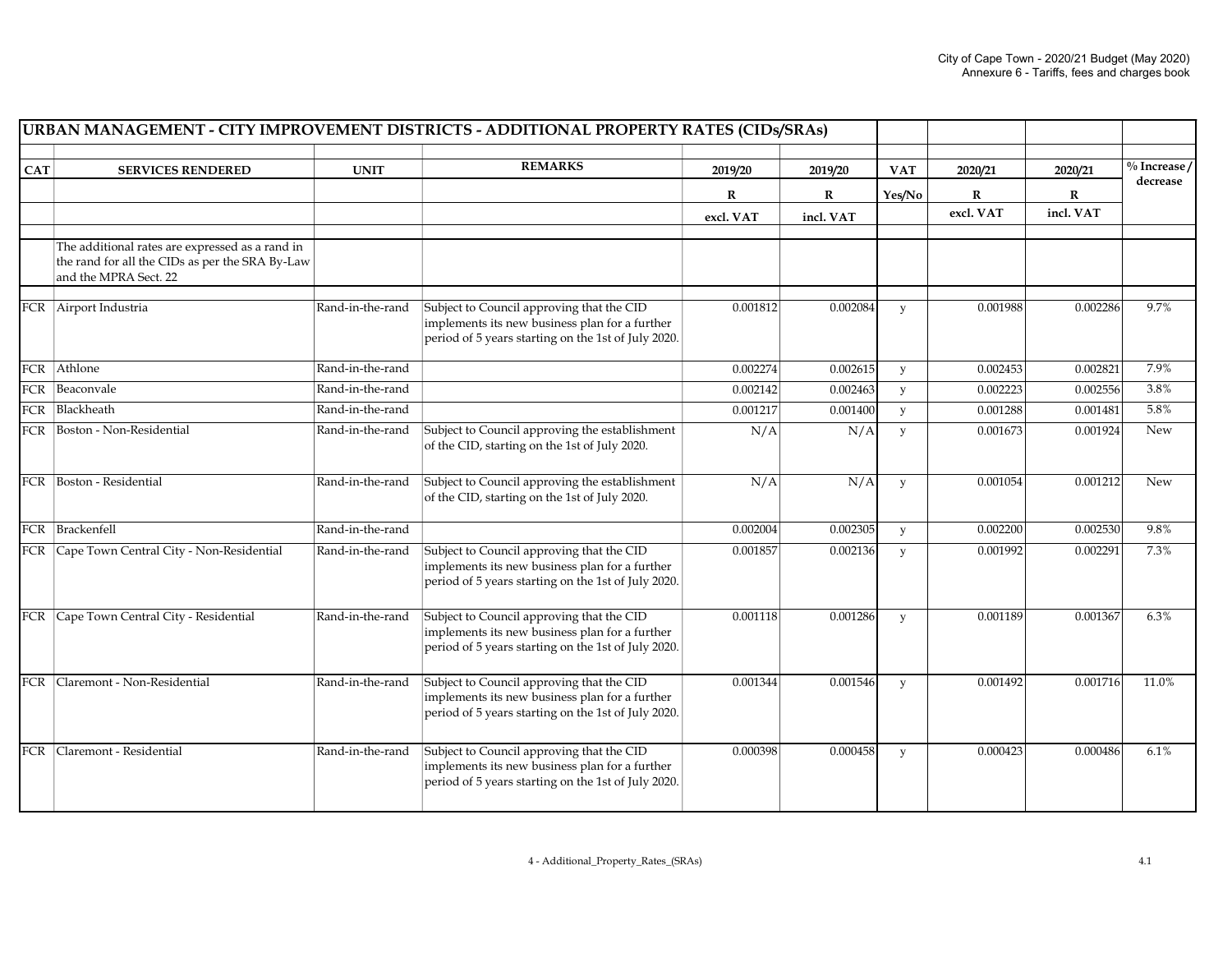|             |                                                 |                  | URBAN MANAGEMENT - CITY IMPROVEMENT DISTRICTS - ADDITIONAL PROPERTY RATES (CIDs/SRAs)                                                              |             |             |              |             |             |                 |
|-------------|-------------------------------------------------|------------------|----------------------------------------------------------------------------------------------------------------------------------------------------|-------------|-------------|--------------|-------------|-------------|-----------------|
| <b>CAT</b>  | <b>SERVICES RENDERED</b>                        | <b>UNIT</b>      | <b>REMARKS</b>                                                                                                                                     | 2019/20     | 2019/20     | <b>VAT</b>   | 2020/21     | 2020/21     | $\%$ Increase / |
|             |                                                 |                  |                                                                                                                                                    |             |             |              |             |             | decrease        |
|             |                                                 |                  |                                                                                                                                                    | $\mathbf R$ | $\mathbf R$ | Yes/No       | $\mathbf R$ | $\mathbf R$ |                 |
|             |                                                 |                  |                                                                                                                                                    | excl. VAT   | incl. VAT   |              | excl. VAT   | incl. VAT   |                 |
|             | FCR Claremont Boulevard                         | Rand-in-the-rand | No further additional property rates are<br>required from property owners to settle the<br>Claremont Boulevard loan.                               | 0.000565    | 0.000650    | y            | Delete      | Delete      | Delete          |
|             | FCR Elsies River                                | Rand-in-the-rand | Subject to Council approving that the CID<br>implements its new business plan for a further<br>period of 5 years starting on the 1st of July 2020. | 0.002736    | 0.003146    | y            | 0.002983    | 0.003430    | 9.0%            |
|             | FCR Epping                                      | Rand-in-the-rand |                                                                                                                                                    | 0.001202    | 0.001382    | y            | 0.001297    | 0.001492    | 8.0%            |
|             | FCR Fish Hoek - Non-Residential                 | Rand-in-the-rand | Subject to Council approving that the CID<br>implements its new business plan for a further<br>period of 5 years starting on the 1st of July 2020. | 0.001662    | 0.001911    | $\mathbf{y}$ | 0.001779    | 0.002046    | 7.1%            |
|             | FCR Fish Hoek - Residential                     | Rand-in-the-rand | Subject to Council approving that the CID<br>implements its new business plan for a further<br>period of 5 years starting on the 1st of July 2020. | 0.000527    | 0.000606    | У            | 0.000564    | 0.000649    | 7.1%            |
| FCR         | Glosderry - Non-Residential                     | Rand-in-the-rand |                                                                                                                                                    | 0.002457    | 0.002826    | y            | 0.002699    | 0.003104    | 9.8%            |
| FCR         | Glosderry - Non-Residential > 50%               | Rand-in-the-rand |                                                                                                                                                    | 0.000409    | 0.000470    | y            | 0.000449    | 0.000516    | 9.8%            |
| FCR         | Glosderry - Residential                         | Rand-in-the-rand |                                                                                                                                                    | N/A         | N/A         | y            | 0.000423    | 0.000486    | New             |
| ${\rm FCR}$ | Green Point - Non-Residential                   | Rand-in-the-rand |                                                                                                                                                    | 0.001910    | 0.002197    | y            | 0.002040    | 0.002346    | 6.8%            |
| ${\rm FCR}$ | Green Point - Residential                       | Rand-in-the-rand |                                                                                                                                                    | 0.000327    | 0.000376    | y            | 0.000347    | 0.000399    | 6.1%            |
| FCR         | Groote Schuur                                   | Rand-in-the-rand | Subject to Council approving that the CID<br>implements its new business plan for a further<br>period of 5 years starting on the 1st of July 2020. | 0.001424    | 0.001638    | y            | 0.001468    | 0.001688    | 3.1%            |
|             | FCR Kalk Bay / St James - Non-Residential       | Rand-in-the-rand |                                                                                                                                                    | 0.001524    | 0.001753    | y            | 0.001655    | 0.001903    | 8.6%            |
|             | FCR   Kalk Bay / St James - Residential         | Rand-in-the-rand |                                                                                                                                                    | 0.000393    | 0.000452    | y            | 0.000424    | 0.000488    | 8.0%            |
|             | FCR Little Mowbray / Rosebank - Non residential | Rand-in-the-rand |                                                                                                                                                    | 0.001465    | 0.001685    | y            | 0.001492    | 0.001716    | 1.8%            |
|             | FCR Little Mowbray / Rosebank - Residential     | Rand-in-the-rand |                                                                                                                                                    | 0.000533    | 0.000613    | y            | 0.000541    | 0.000622    | 1.5%            |
| FCR         | Llandudno - Non-Residential                     | Rand-in-the-rand |                                                                                                                                                    | 0.000592    | 0.000681    | y            | 0.000621    | 0.000714    | 4.8%            |
|             | FCR Llandudno - Residential                     | Rand-in-the-rand |                                                                                                                                                    | 0.000532    | 0.000612    | y            | 0.000557    | 0.000641    | 4.7%            |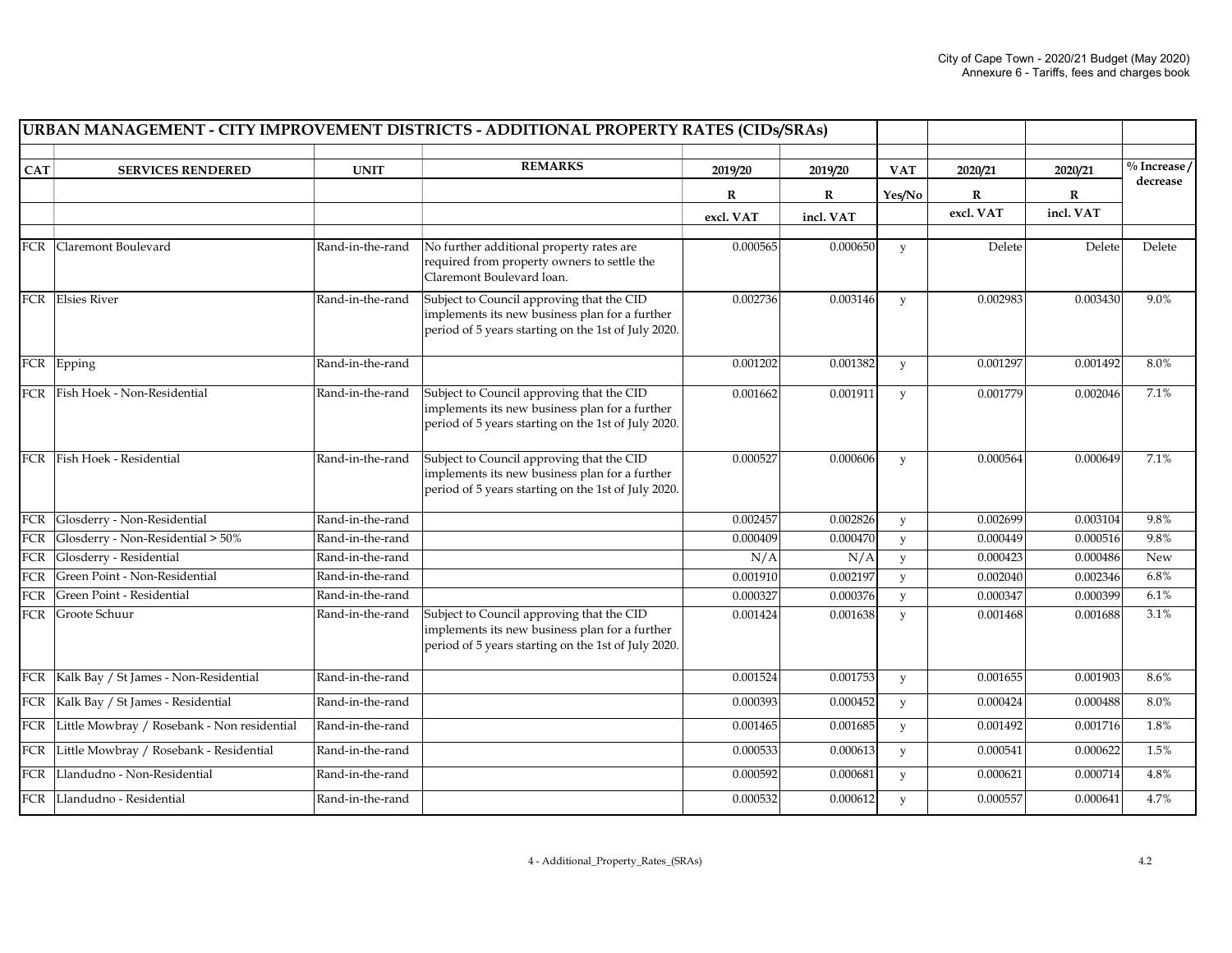|                  |                                                     |                  | URBAN MANAGEMENT - CITY IMPROVEMENT DISTRICTS - ADDITIONAL PROPERTY RATES (CIDs/SRAs)                                                              |           |             |            |           |           |                 |
|------------------|-----------------------------------------------------|------------------|----------------------------------------------------------------------------------------------------------------------------------------------------|-----------|-------------|------------|-----------|-----------|-----------------|
| <b>CAT</b>       | <b>SERVICES RENDERED</b>                            | <b>UNIT</b>      | <b>REMARKS</b>                                                                                                                                     | 2019/20   | 2019/20     | <b>VAT</b> | 2020/21   | 2020/21   | $\%$ Increase / |
|                  |                                                     |                  |                                                                                                                                                    |           |             |            |           |           | decrease        |
|                  |                                                     |                  |                                                                                                                                                    | R         | $\mathbf R$ | Yes/No     | R         | R         |                 |
|                  |                                                     |                  |                                                                                                                                                    | excl. VAT | incl. VAT   |            | excl. VAT | incl. VAT |                 |
|                  | FCR Lower Kenilworth - Non-Residential              | Rand-in-the-rand | Subject to Council approving the establishment<br>of the CID, starting on the 1st of July 2020.                                                    | N/A       | N/A         | y          | 0.001824  | 0.002098  | New             |
|                  | FCR Lower Kenilworth - Residential                  | Rand-in-the-rand | Subject to Council approving the establishment<br>of the CID, starting on the 1st of July 2020.                                                    | N/A       | N/A         | y          | 0.000776  | 0.000892  | New             |
|                  | FCR Maitland                                        | Rand-in-the-rand | Subject to Council approving that the CID<br>implements its new business plan for a further<br>period of 5 years starting on the 1st of July 2020. | 0.001580  | 0.001817    | y          | 0.001892  | 0.002176  | 19.8%           |
| FCR              | Mitchells Plain Town Centre - Non-Residential       | Rand-in-the-rand |                                                                                                                                                    | 0.002257  | 0.002596    | y          | 0.002845  | 0.003272  | 26.0%           |
|                  | FCR Mitchells Plain Town Centre - Residential       | Rand-in-the-rand |                                                                                                                                                    | 0.000363  | 0.000417    | y          | 0.000397  | 0.000457  | 9.6%            |
|                  | FCR   Montague Gardens / Marconi Beam               | Rand-in-the-rand |                                                                                                                                                    | 0.000697  | 0.000802    | y          | 0.000762  | 0.000876  | 9.2%            |
|                  | FCR   Mount Rhodes - Non-Residential                | Rand-in-the-rand |                                                                                                                                                    | 0.001409  | 0.001620    | y          | 0.001545  | 0.001777  | 9.7%            |
| FCR              | Mount Rhodes - Residential                          | Rand-in-the-rand |                                                                                                                                                    | 0.001144  | 0.001316    | y          | 0.001239  | 0.001425  | 8.3%            |
|                  | FCR Muizenberg - Non-Residential                    | Rand-in-the-rand | Subject to Council approving that the CID<br>implements its new business plan for a further<br>period of 5 years starting on the 1st of July 2020. | 0.002261  | 0.002600    | y          | 0.002446  | 0.002813  | 8.2%            |
|                  | FCR Muizenberg - Residential                        | Rand-in-the-rand | Subject to Council approving that the CID<br>implements its new business plan for a further<br>period of 5 years starting on the 1st of July 2020. | 0.000866  | 0.000996    | y          | 0.000932  | 0.001072  | 7.6%            |
|                  | FCR Northpine - Non-Residential                     | Rand-in-the-rand |                                                                                                                                                    | 0.001547  | 0.001779    | y          | 0.001676  | 0.001927  | 8.3%            |
|                  | FCR Northpine - Residential                         | Rand-in-the-rand |                                                                                                                                                    | 0.001041  | 0.001197    | y          | 0.001124  | 0.001293  | 8.0%            |
| FCR              | Oakwood / Hughenden / Meadows - Non-<br>Residential | Rand-in-the-rand |                                                                                                                                                    | 0.001409  | 0.001620    | y          | 0.001549  | 0.001781  | 9.9%            |
| FCR              | Oakwood / Hughenden / Meadows -<br>Residential      | Rand-in-the-rand |                                                                                                                                                    | 0.001163  | 0.001337    | y          | 0.001278  | 0.001470  | 9.9%            |
|                  | FCR Observatory - Non-Residential                   | Rand-in-the-rand |                                                                                                                                                    | 0.001920  | 0.002208    | y          | 0.002104  | 0.002420  | 9.6%            |
| FCR              | Observatory - Residential                           | Rand-in-the-rand |                                                                                                                                                    | 0.000791  | 0.000910    | y          | 0.000865  | 0.000995  | 9.3%            |
| <b>FCR</b>       | Oranjekloof - Non-Residential                       | Rand-in-the-rand |                                                                                                                                                    | 0.001728  | 0.001987    | y          | 0.001900  | 0.002185  | 10.0%           |
| $\overline{FCR}$ | Oranjekloof - Residential                           | Rand-in-the-rand |                                                                                                                                                    | 0.000327  | 0.000376    | y          | 0.000359  | 0.000413  | 9.8%            |
|                  | FCR Overkloof - Non-Residential                     | Rand-in-the-rand |                                                                                                                                                    | 0.001381  | 0.001588    | y          | 0.001465  | 0.001685  | 6.1%            |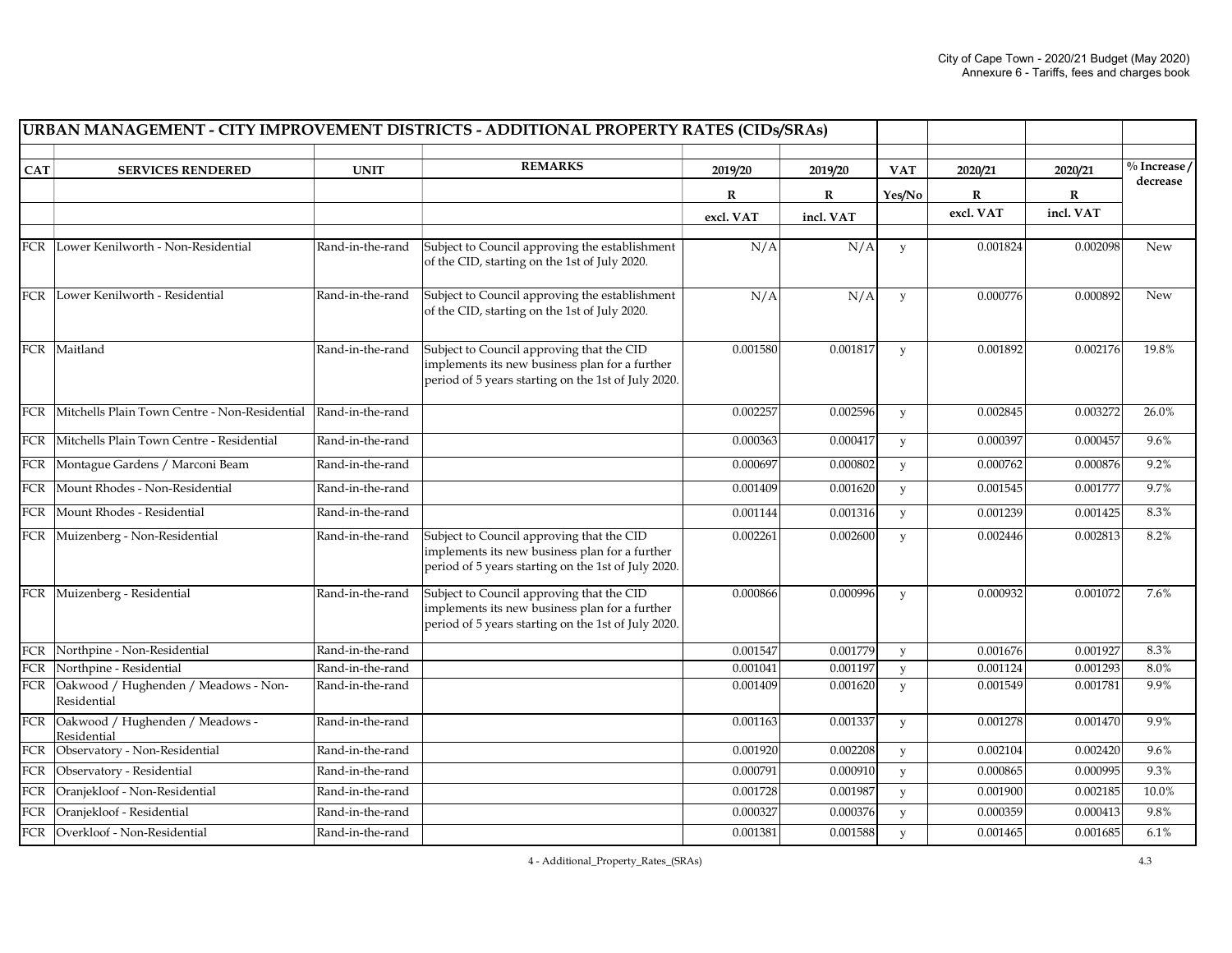| URBAN MANAGEMENT - CITY IMPROVEMENT DISTRICTS - ADDITIONAL PROPERTY RATES (CIDs/SRAs) |                                                    |                  |                                                                                                                                                    |              |             |            |           |             |                                      |
|---------------------------------------------------------------------------------------|----------------------------------------------------|------------------|----------------------------------------------------------------------------------------------------------------------------------------------------|--------------|-------------|------------|-----------|-------------|--------------------------------------|
| <b>CAT</b>                                                                            | <b>SERVICES RENDERED</b>                           | <b>UNIT</b>      | <b>REMARKS</b>                                                                                                                                     | 2019/20      | 2019/20     | <b>VAT</b> | 2020/21   | 2020/21     | $\frac{0}{0}$ Increase /<br>decrease |
|                                                                                       |                                                    |                  |                                                                                                                                                    | $\mathbf{R}$ | $\mathbf R$ | Yes/No     | R         | $\mathbf R$ |                                      |
|                                                                                       |                                                    |                  |                                                                                                                                                    | excl. VAT    | incl. VAT   |            | excl. VAT | incl. VAT   |                                      |
| FCR                                                                                   | Overkloof - Residential                            | Rand-in-the-rand |                                                                                                                                                    | 0.001346     | 0.001548    | y          | 0.001426  | 0.001640    | 5.9%                                 |
|                                                                                       | FCR   Paarden Eiland                               | Rand-in-the-rand |                                                                                                                                                    | 0.000967     | 0.001112    | y          | 0.001053  | 0.001211    | 8.9%                                 |
|                                                                                       | FCR Parow Industria                                | Rand-in-the-rand | Subject to Council approving that the CID<br>implements its new business plan for a further<br>period of 5 years starting on the 1st of July 2020. | 0.001489     | 0.001712    | y          | 0.001608  | 0.001849    | 8.0%                                 |
|                                                                                       | FCR Penzance - Non-Residential                     | Rand-in-the-rand |                                                                                                                                                    | 0.002672     | 0.003073    | y          | 0.002876  | 0.003307    | 7.6%                                 |
|                                                                                       | FCR Penzance - Residential                         | Rand-in-the-rand |                                                                                                                                                    | 0.001373     | 0.001579    | y          | 0.001475  | 0.001696    | 7.4%                                 |
|                                                                                       | FCR Salt River                                     | Rand-in-the-rand |                                                                                                                                                    | 0.001536     | 0.001766    | y          | 0.001669  | 0.001919    | 8.7%                                 |
|                                                                                       | FCR Scott Estate & Baviaanskloof - Non-Residential | Rand-in-the-rand | Subject to Council approving the establishment<br>of the CID, starting on the 1st of July 2020.                                                    | N/A          | N/A         | y          | 0.001357  | 0.001561    | New                                  |
|                                                                                       | FCR Scott Estate & Baviaanskloof - Residential     | Rand-in-the-rand | Subject to Council approving the establishment<br>of the CID, starting on the 1st of July 2020.                                                    | N/A          | N/A         | y          | 0.000940  | 0.001081    | New                                  |
|                                                                                       | FCR Sea Point - Non-Residential                    | Rand-in-the-rand |                                                                                                                                                    | 0.001622     | 0.001865    | y          | 0.001769  | 0.002034    | 9.1%                                 |
|                                                                                       | FCR Sea Point - Residential                        | Rand-in-the-rand |                                                                                                                                                    | 0.000571     | 0.000657    | y          | 0.000611  | 0.000703    | 7.0%                                 |
|                                                                                       | FCR Somerset West                                  | Rand-in-the-rand | Subject to Council approving that the CID<br>implements its new business plan for a further<br>period of 5 years starting on the 1st of July 2020. | 0.002689     | 0.003092    | y          | 0.002879  | 0.003311    | 7.1%                                 |
| <b>FCR</b>                                                                            | Stikland Industrial                                | Rand-in-the-rand |                                                                                                                                                    | 0.001721     | 0.001979    | y          | 0.001764  | 0.002029    | 2.5%                                 |
|                                                                                       | FCR Strand                                         | Rand-in-the-rand |                                                                                                                                                    | 0.002723     | 0.003131    | y          | 0.002943  | 0.003384    | $8.1\%$                              |
|                                                                                       | FCR Triangle Industrial                            | Rand-in-the-rand |                                                                                                                                                    | 0.002324     | 0.002673    | y          | 0.002451  | 0.002819    | 5.5%                                 |
|                                                                                       | FCR Tygervalley                                    | Rand-in-the-rand |                                                                                                                                                    | 0.001321     | 0.001519    | y          | 0.001406  | 0.001617    | 6.5%                                 |
|                                                                                       | FCR Voortrekker Road Corridor                      | Rand-in-the-rand |                                                                                                                                                    | 0.001958     | 0.002252    | y          | 0.002078  | 0.002390    | 6.1%                                 |
|                                                                                       | FCR Vredekloof - Non-Residential                   | Rand-in-the-rand |                                                                                                                                                    | 0.001858     | 0.002137    | y          | 0.001936  | 0.002226    | 4.2%                                 |
|                                                                                       | FCR Vredekloof - Residential                       | Rand-in-the-rand |                                                                                                                                                    | 0.001614     | 0.001856    | y          | 0.001681  | 0.001933    | 4.1%                                 |